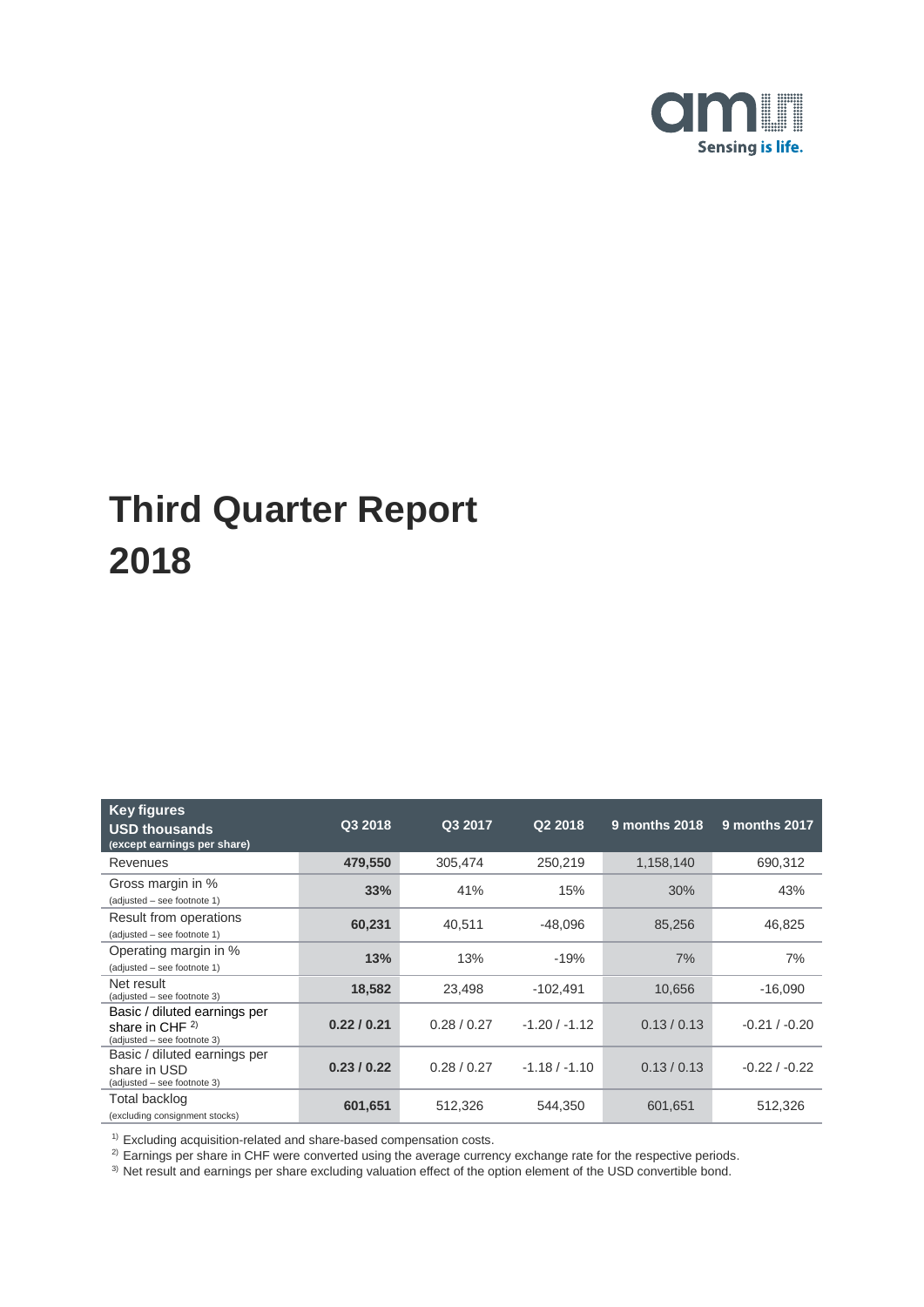

**Third quarter revenues in upper third of guidance range, operating profitability in line with guidance; ongoing high volume ramps in smartphone optical/3D sensing; further sequential and year-on-year growth in fourth quarter expected with revenues of USD 570-610 million and sequentially higher adjusted operating margin; more focused growth strategy around optical, image and audio sensing to drive optical growth opportunities**

## Report to shareholders on the third quarter of 2018

### **Ladies and Gentlemen**

Our third quarter results show the anticipated strong sequential growth in revenues and profitability driven by our consumer business. We are implementing the expected high volume production ramps in consumer optical sensing as our other businesses continued to perform well in the quarter.

#### **Financial results**

Third quarter group revenues were USD 479.6 million, up 92% sequentially compared to the second quarter and up 57% from USD 305.5 million in the same quarter 2017. Adjusted gross margin for the third quarter was 33% (excluding acquisition-related and share-based compensation costs) with IFRS reported gross margin at 31% (including acquisition-related and share-based compensation costs), compared to 41% and 37% respectively in the same quarter 2017.

The adjusted result from operations (EBIT) for the third quarter was USD 60.2 million or 13% of revenues (excluding acquisition-related and share-based compensation costs), in line with previous guidance, while increasing strongly from USD 40.5 million in the same period 2017 (USD 37.3 million or 8% of revenues including acquisition-related and share-based compensation costs, up from USD 12.3 million in the same period 2017). This expected positive result reflects the ramp-up nature of the quarter given increasing production volumes for a recently launched global smartphone platform.

Adjusted net income for the third quarter was USD 18.6 million (excluding valuation effect of option element of foreign currency convertible bond), compared to USD 23.5 million for the same period 2017 (third quarter 2018: USD 68.8 million including valuation effect). Adjusted basic/diluted earnings per share for the third quarter were CHF 0.22/0.21 or USD 0.23/0.22 based on 82,518,624/84,893,054 shares (weighted average; third quarter 2018: CHF 0.82/0.79 or USD 0.83/0.81 including valuation effect; third quarter 2017: CHF 0.28/0.27 or USD 0.28/0.27 based on 83,390,747/86,716,951 shares, weighted average).

Operating cash flow for the third quarter was USD 85.9 million compared to USD -37.6 million in the same quarter last year. Total backlog on 30 September 2018 (excluding consignment stock agreements) was USD 601.7 million compared to USD 544.4 million at the end of the second quarter and USD 512.3 million on 30 September 2017.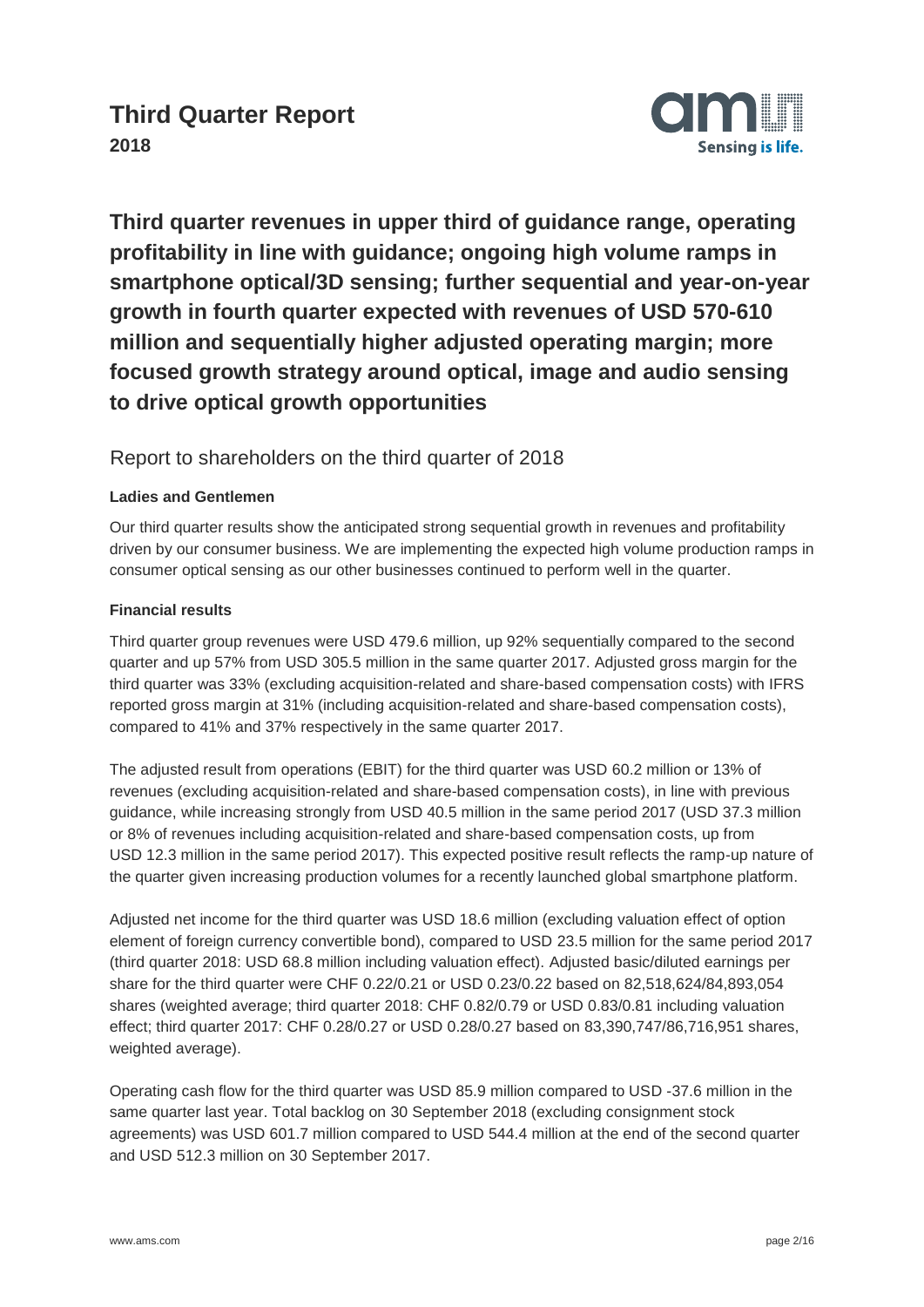

#### **Business overview**

Our business showed a strong performance in the third quarter of 2018 which was driven by the previously expected significant product ramps in our consumer business. Supported by the anticipated positive demand across end markets, we recorded third quarter results well in line with previous expectations.

Our consumer and communications business was again the biggest contributor to our overall results. As the leader in optical sensing we offer an unmatched portfolio covering high performance solutions for 3D sensing including VCSEL (Vertical Cavity Surface-Emitting Laser)-based illumination, TrueColor and other high quality display management, spectral sensing, advanced proximity sensing and other optical applications. Leveraging our extensive technology base, we are a key innovator in optical technologies and continue to advance high performance optical sensing. We are a leading provider of 3D sensing technology as shown by the large scale 3D sensing ramp we are realizing this second half for a major global smartphone platform. For this program, we are ramping very high volumes of differentiated optical systems encompassing complex optical manufacturing and high performance wafer level optics.

We are strongly positioned to support current and upcoming 3D sensing implementations across different technologies in 2018, 2019 and beyond as 3D sensing momentum continues to increase. As expected, the smartphone market is experiencing multi-year development and implementation cycles for 3D sensing which are due to the complexity of the technology. This has, however, not impacted the clear 3D sensing focus we observe at smartphone OEMs and ecosystem players targeting broad usage of the technology through the coming years.

We see ongoing coexistence of the 3D sensing approaches structured light, ToF (time-of-flight) and active stereo vision and are successful in all three areas. Based on our leading portfolio of 3D sensing technologies, solutions and system know-how, we address face-related and world-facing applications and are engaged in numerous OEM projects and discussions at various stages. This includes current design activities for a world-facing 3D sensing application for a major smartphone OEM.

The announced 3D sensing design-wins for Chinese smartphone vendor Xiaomi and a further major Android smartphone OEM have both moved to production. We have also won two designs in Android ToF (time-of-flight) 3D systems for different Asian smartphone OEMs leveraging our illumination and VCSEL expertise. Our active stereo vision 3D developments with major Android ecosystem players for reference solutions are progressing rapidly at a high level of partner engagement. We enable a high quality implementation bringing 3D sensing to a wider range of Android devices and expect to provide further details before year end. Based on advanced OEM discussions, we expect active stereo vision 3D sensing built around ams technology in first smartphones next year.

Our differentiated high power VCSEL portfolio is showing significant design momentum in different 3D systems based on the competitive advantages of our VCSEL technology and our 3D system expertise. We therefore expect to build a strong market position in high performance VCSELs for consumer 3D sensing. We confirm broad market traction with multiple 3D programs won or in advanced discussion which underlines the strength of our 3D illumination portfolio including dot projection, different types of flood illumination, proximity sensing, and pattern projection.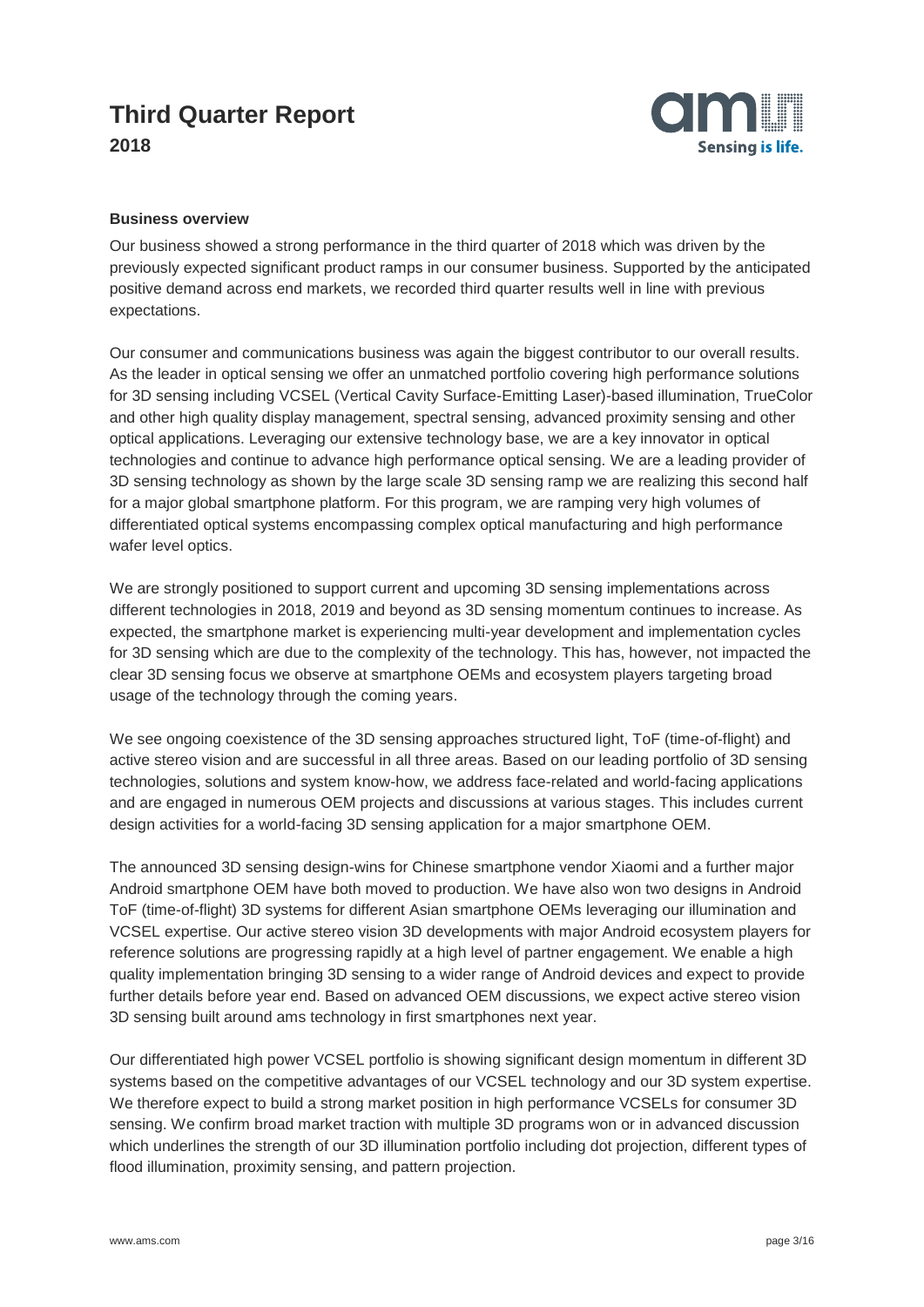

All in all, our extensive OEM and ecosystem player engagements and design activities across 3D technologies underscore the ongoing momentum in consumer 3D sensing adoption despite the emergence of different timelines in this market.

We are also ramping TrueColor optical sensing solutions for display management in very high volume through the second half of this year. We have likewise secured first design wins for advanced behind-OLED-display proximity and light sensing at a major Asian smartphone OEM which enables bezel-less phone designs. We continue focused development efforts for new optical sensing applications while first spectral sensing shipments are expected to start as previously indicated with attractive expected revenues in 2019. Our audio sensing business continued to show a robust performance in the third quarter while our other consumer product lines provided attractive contributions from high shipment rates.

Our industrial, medical and automotive businesses contributed positively to our overall business development. Our industrial business showed a good performance in the third quarter based on ongoing solid demand in automation, HABA, industrial sensing, and industrial imaging. As a key provider of industrial sensing solutions to leading OEMs we benefit from increasing sensor deployment in manufacturing, HABA, industrial IoT and other markets. In industrial imaging, our industry-leading global shutter portfolio is gaining further high value wins and offers attractive growth perspectives for the coming years. We also won an industrial VCSEL design with an online shopping leader for warehousing and distribution robotics. Our medical business recorded another attractive quarter with good volumes for computed tomography (CT), digital X-ray, mammography, and miniature camera endoscopy where we see very good market traction. Leveraging imaging and optical technologies we enable high quality diagnostics and innovation in existing and emerging medical and personal health applications.

Our automotive business continues to perform well and recorded healthy results in the third quarter. Focusing on safety, driver assistance, position sensing, and chassis control we see ongoing attractive demand for our automotive solutions. While we pursue significant development efforts for the reported major program win in VCSEL illumination for solid-state LIDAR, industry interest in our automotive sensing technologies continues to broaden particularly in Asia and Japan. This is driven by our differentiated portfolio and strong know-how in new and upcoming applications such as 3D sensing and LIDAR. We are receiving very positive feedback from the LIDAR space on our VCSEL/driver IC solutions and optical path capabilities and can offer outstanding optical performance in different LIDAR implementations. We see additional industry players starting to engage with us in LIDAR and 3D sensing while design activities for a first in-cabin 3D sensing project are progressing for a leading OEM.

To support our range of production needs we implemented additional manufacturing investments into our Singapore facilities in the quarter which included equipment for our internal VCSEL production line. The construction of our internal high power VCSEL capacity for consumer applications is progressing to plan with production ramp scheduled to start around the middle of next year.

In operations, we are successfully realizing the current high volume production ramps in 3D, optical and other sensing as shown by the strong revenue growth in the quarter. Production yields for certain consumer products are ahead of expectations due to stronger efficiency improvements while significant advances in the filter deposition process for optical sensing products have substantially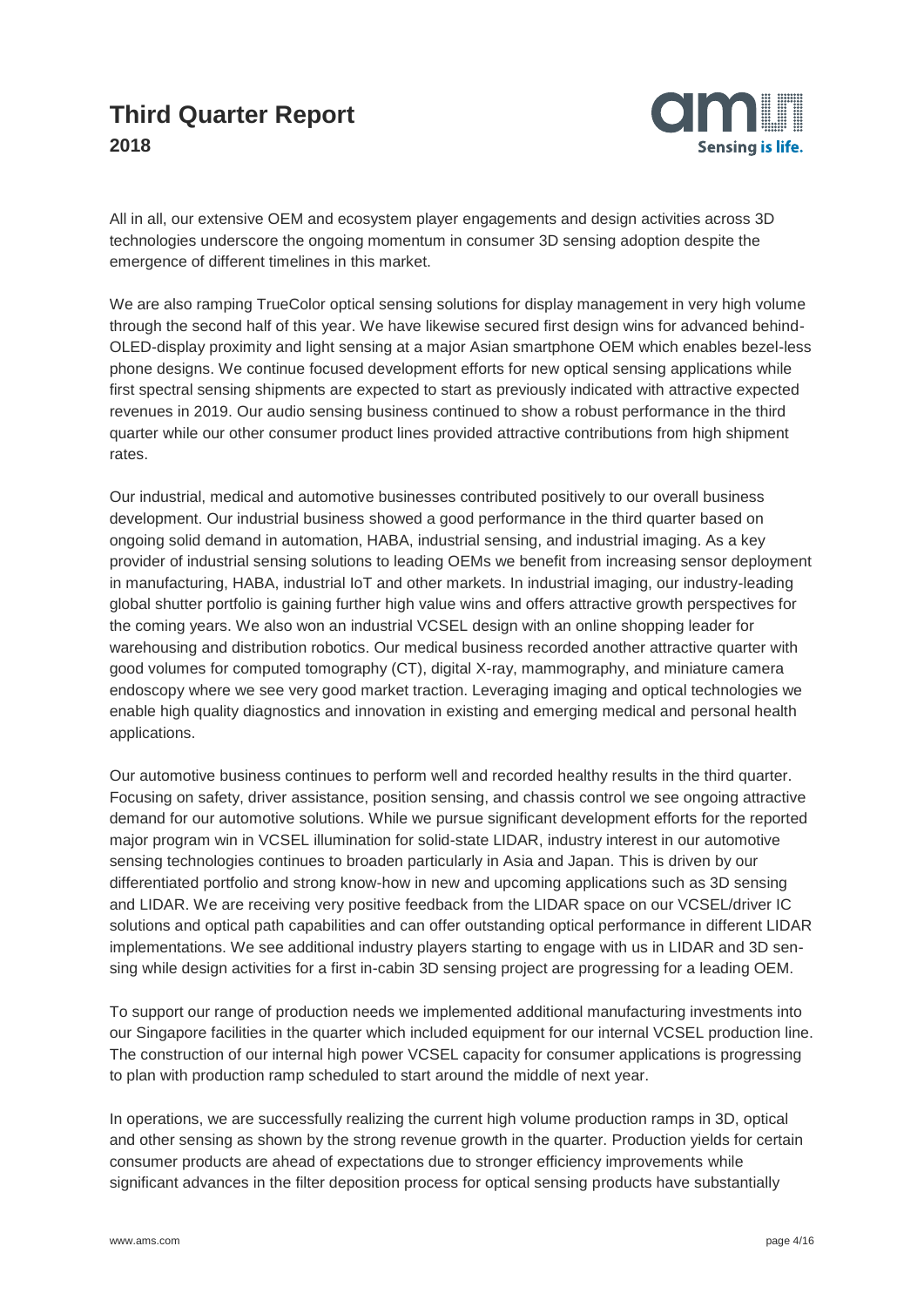

reduced processing times, which is driving a lower utilization of our expanded optical manufacturing and filter deposition capacity despite the ongoing ramp activities. Following further analysis we have decided to retain these existing production capacities to support our future growth plans.

Updating on our strategic assessment, we have on the one hand evaluated a meaningful acquisition opportunity over the last months but have decided not to pursue this opportunity. On the other hand and looking further ahead, we see optical sensing technologies supporting an even broader spectrum of applications with significant growth potential for ams, including areas such as audio sensing. At the same time, we recognize that upcoming optical sensing opportunities offer a larger size revenue opportunity and higher growth prospects when compared to certain envisaged environmental sensing applications.

We have therefore decided to de-emphasize current efforts in environmental sensing and focus strongly on very attractive mid- and long-term growth opportunities in optical technologies. This includes new areas of innovation such as photonic elements and photoacoustic structures. We are preparing steps to implement this change and expect further details to be available with the next quarterly results.

As a result of these decisions, we are even more focused in our strategic approach as we pursue our growth strategy around the three pillars optical, image and audio sensing.

We are also in early preparation stages for the planned secondary listing on the Hong Kong Stock Exchange, which is currently anticipated for the second quarter 2019. Besides enabling full access to a broad regional investor base the envisaged listing also underscores the growing relevance of the Asia Pacific region for our business. To enhance the benefits of the transaction we currently anticipate a share placement of up to 10% of outstanding shares in connection with the listing transaction, subject to required approvals.

#### **Outlook**

For the fourth quarter 2018, we see further sequential growth as we continue to ramp very high volume smartphone sensing products while our other end markets continue their positive contribution. Based on available information, we expect fourth quarter revenues of USD 570-610 million, growing around 19-27% sequentially. Consequently, we expect 2018 to be another year of strong growth and record revenues for ams. The adjusted operating margin for the fourth quarter (excluding acquisition-based and share-based compensation costs) is expected to increase further sequentially to 16-20%, taking into account product mix effects as overall demand is skewed to a mix including certain higher maturity products. At the same time, we expect total capital expenditures for 2018 of around USD 500 million. We anticipate strong cash generation in the fourth quarter and expect a meaningful positive free cash flow (FCF) result for the second half of 2018.

We reiterate our revenue growth target of 60% CAGR for the 2016-2019 period based on our business outlook and pipeline for the coming year which translates into further substantial expected growth for 2019. We remain committed to driving profitable growth and endorse our target of 30% adjusted EBIT margin in 2020 as we are convinced of the long-term strength of our business and our strategic positioning in multiple growth markets. Following extensive investments in 2017 and 2018 and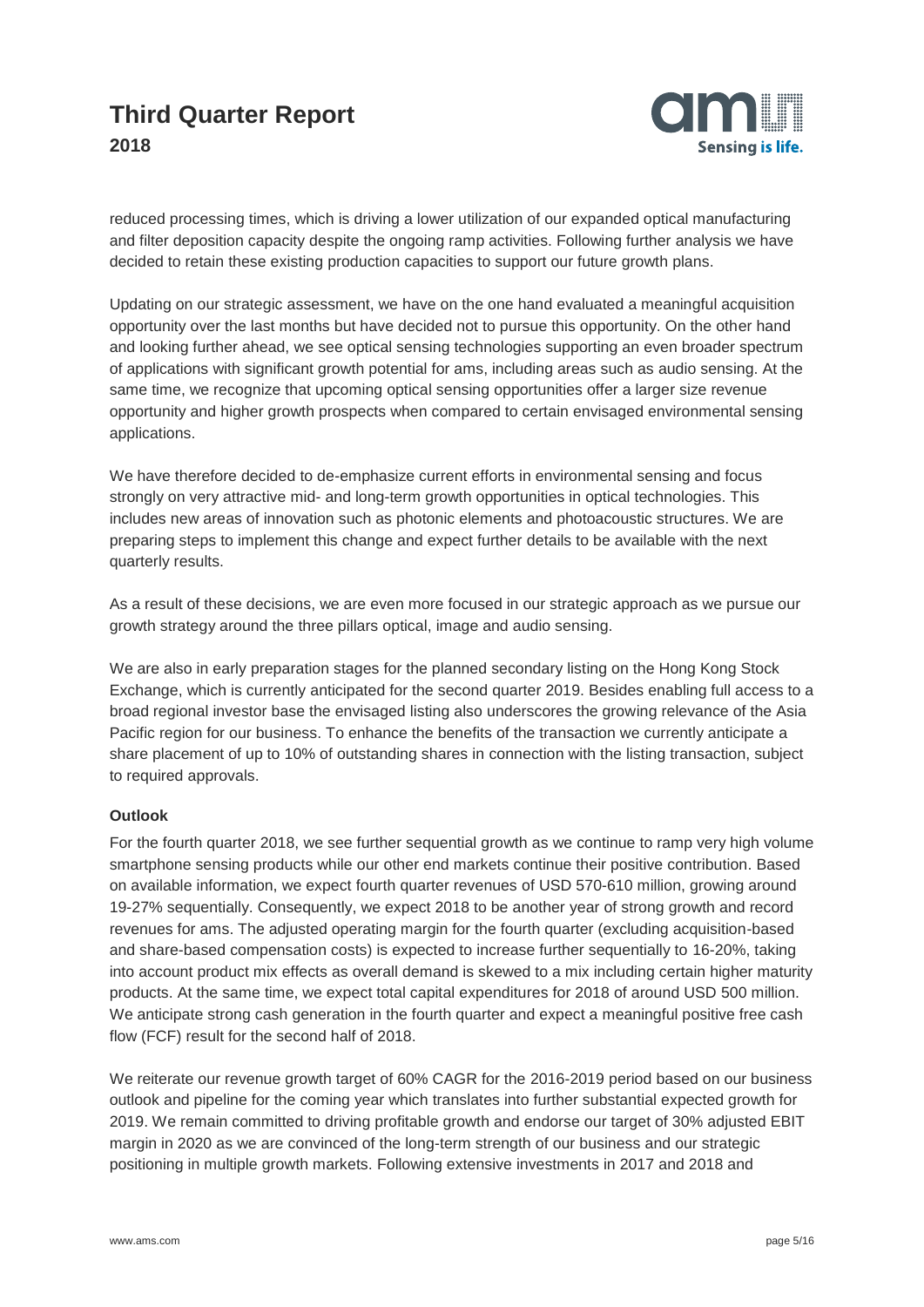

supporting our cash flow profile, we currently expect capital expenditures for 2019 to decrease significantly from this year's level and reach our longer-term target range of 10-15% of revenues.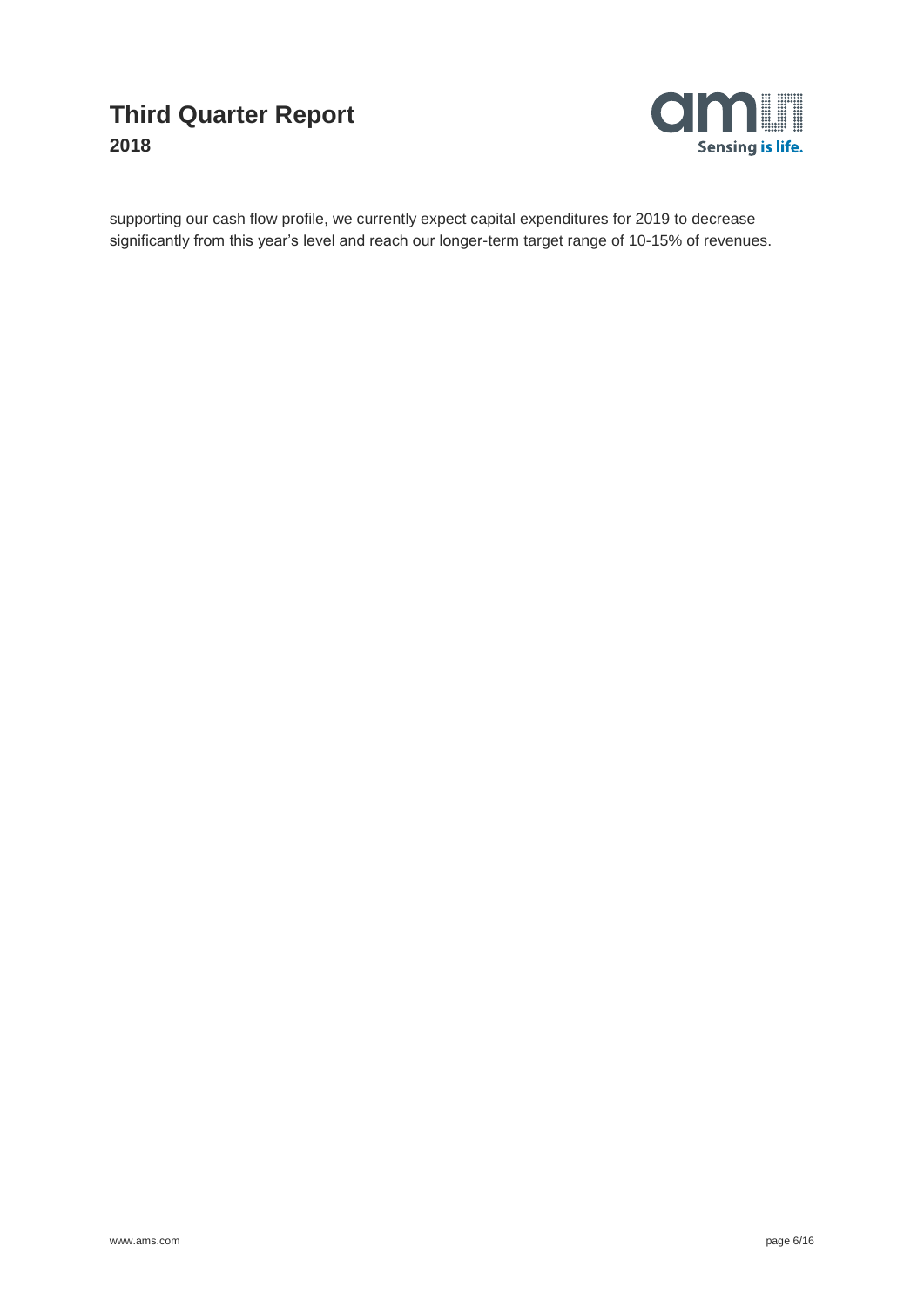

## **Consolidated Income Statement**

(unaudited)

| <b>USD thousands</b><br>(except earnings per share) | Q3 2018     | <b>9 months 2018</b> | Q3 2017     | 9 months 2017   |
|-----------------------------------------------------|-------------|----------------------|-------------|-----------------|
| <b>Revenue Products</b>                             | 465,747     | 1,120,531            | 290,883     | 644,410         |
| Revenue Foundry & Other                             | 13,804      | 37,609               | 14,591      | 45,901          |
| <b>Total revenues</b>                               | 479,550     | 1,158,140            | 305,474     | 690,312         |
| Cost of sales                                       | $-333,022$  | $-847,944$           | $-192,478$  | $-435,150$      |
| <b>Gross profit</b>                                 | 146,528     | 310,196              | 112,996     | 255,162         |
| Gross margin in %                                   | 31%         | 27%                  | 37%         | 37%             |
| Research and development                            | $-68,142$   | $-185,710$           | $-63,595$   | $-180,285$      |
| Selling, general and administrative                 | $-42,701$   | $-125,588$           | $-39,976$   | $-114,878$      |
| Other operating income                              | 2,187       | 8,462                | 3,167       | 12,663          |
| Other operating expense                             | $-383$      | $-967$               | $-297$      | $-1,389$        |
| Result from equity investments                      | $-205$      | $-451$               | $-26$       | $-60$           |
| <b>Result from operations</b>                       | 37,284      | 5,941                | 12,270      | $-28,787$       |
| Net financing result                                | 34,769      | 108,631              | 6,141       | 10,313          |
| <b>Result before tax</b>                            | 72,054      | 114,572              | 18,411      | $-18,475$       |
| Income tax result                                   | $-3,253$    | $-7,079$             | 5,088       | 2,384           |
| Net result                                          | 68,800      | 107,492              | 23,498      | $-16,090$       |
| Basic / diluted earnings per share<br>in $CHF1$     | 0.82 / 0.79 | 1.33 / 1.25          | 0.28 / 0.27 | $-0.21 / -0.20$ |
| Basic / diluted earnings per share<br>in USD        | 0.83 / 0.81 | 1.33 / 1.26          | 0.28/0.27   | $-0.22/ -0.22$  |

1) Earnings per share in CHF were converted using the average currency exchange rate for the respective period.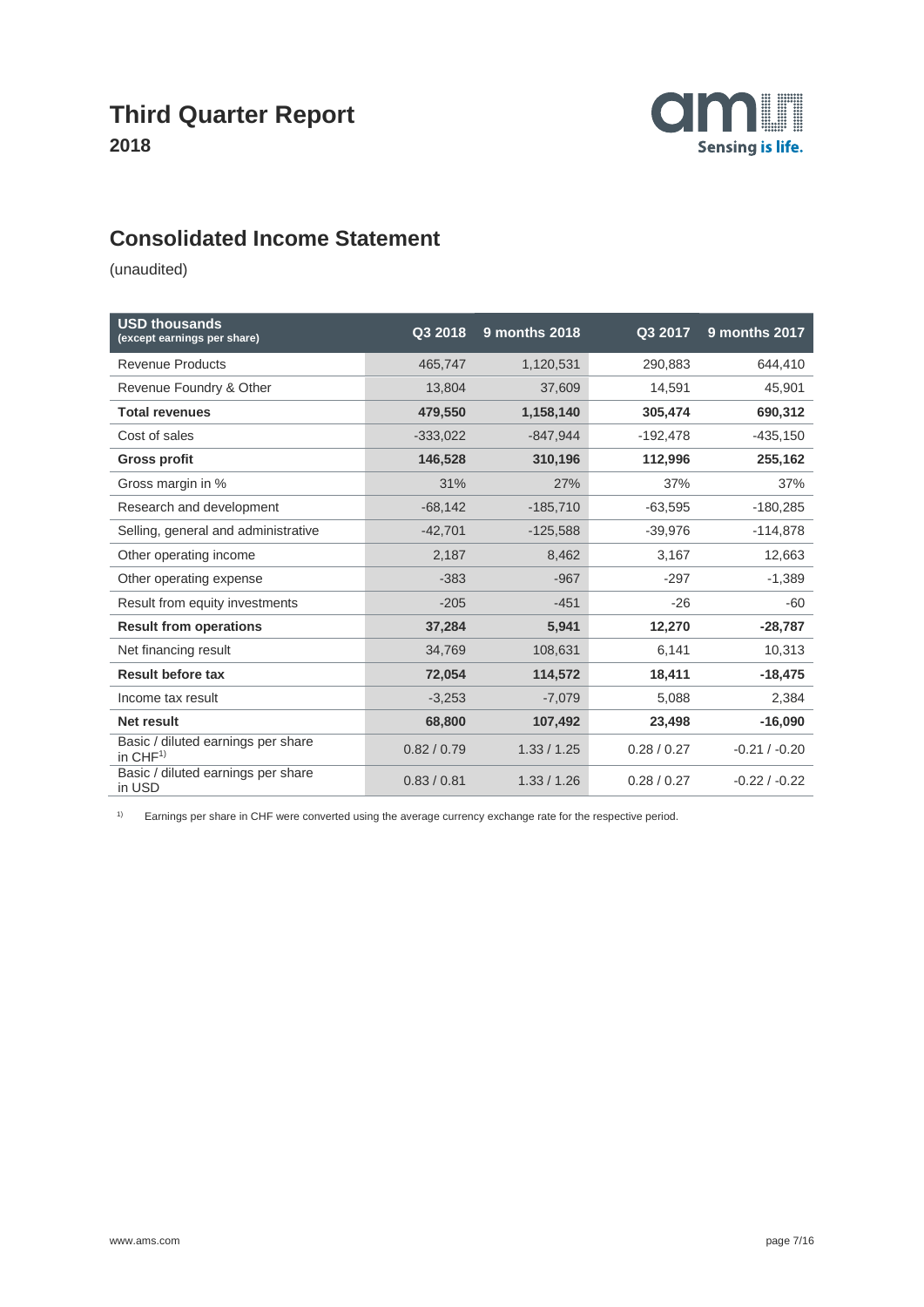

## **Consolidated Balance Sheet**

| <b>USD thousands</b>                       | <b>September 30, 2018</b> | December 31, 2017 |  |
|--------------------------------------------|---------------------------|-------------------|--|
| <b>Assets</b>                              |                           |                   |  |
| Cash and cash equivalents                  | 378,448                   | 335,415           |  |
| <b>Financial assets</b>                    | $\overline{0}$            | 120,981           |  |
| Trade receivables                          | 345,150                   | 331,278           |  |
| Inventories                                | 341,418                   | 295,352           |  |
| Other receivables and assets               | 52,171                    | 89,687            |  |
| <b>Total current assets</b>                | 1,117,186                 | 1,172,714         |  |
| Property, plant and equipment              | 1,368,992                 | 1,159,567         |  |
| Intangible assets                          | 1,422,858                 | 1,375,048         |  |
| Investments in associates                  | 3,569                     | 2,206             |  |
| Deferred tax assets                        | 30,276                    | 30,313            |  |
| Other long-term assets                     | 22,443                    | 53,715            |  |
| Long-term financial assets                 | 53,736                    | 0                 |  |
| <b>Total non-current assets</b>            | 2,901,873                 | 2,620,848         |  |
| <b>Total assets</b>                        | 4,019,060                 | 3,793,562         |  |
|                                            |                           |                   |  |
| Liabilities and shareholders' equity       |                           |                   |  |
| <b>Liabilities</b>                         |                           |                   |  |
| Interest-bearing loans and borrowings      | 247,269                   | 682,120           |  |
| Trade liabilities                          | 199,157                   | 358,721           |  |
| <b>Tax liabilities</b>                     | 33,351                    | 32,707            |  |
| Provisions                                 | 40,348                    | 51,639            |  |
| <b>Other liabilities</b>                   | 72,617                    | 636,112           |  |
| <b>Total current liabilities</b>           | 592,742                   | 1,761,300         |  |
| Interest-bearing loans and borrowings      | 1,737,535                 | 781,423           |  |
| Employee benefits                          | 50,161                    | 46,778            |  |
| Deferred tax liabilities                   | 76,409                    | 78,033            |  |
| Other long-term liabilities                | 72,810                    | 162,163           |  |
| <b>Total non-current liabilities</b>       | 1,936,914                 | 1,068,397         |  |
|                                            |                           |                   |  |
| Shareholders' equity                       |                           |                   |  |
| <b>Issued capital</b>                      | 98,197                    | 98,197            |  |
| Additional paid-in capital                 | 760,495                   | 671,855           |  |
| <b>Treasury shares</b>                     | $-67,560$                 | $-221,953$        |  |
| Other reserves                             | $-37,081$                 | $-245,899$        |  |
| Retained earnings                          | 735,352                   | 661,665           |  |
| Total shareholders' equity and reserves    | 1,489,403                 | 963,865           |  |
| Total liabilities and shareholders' equity | 4,019,060                 | 3,793,562         |  |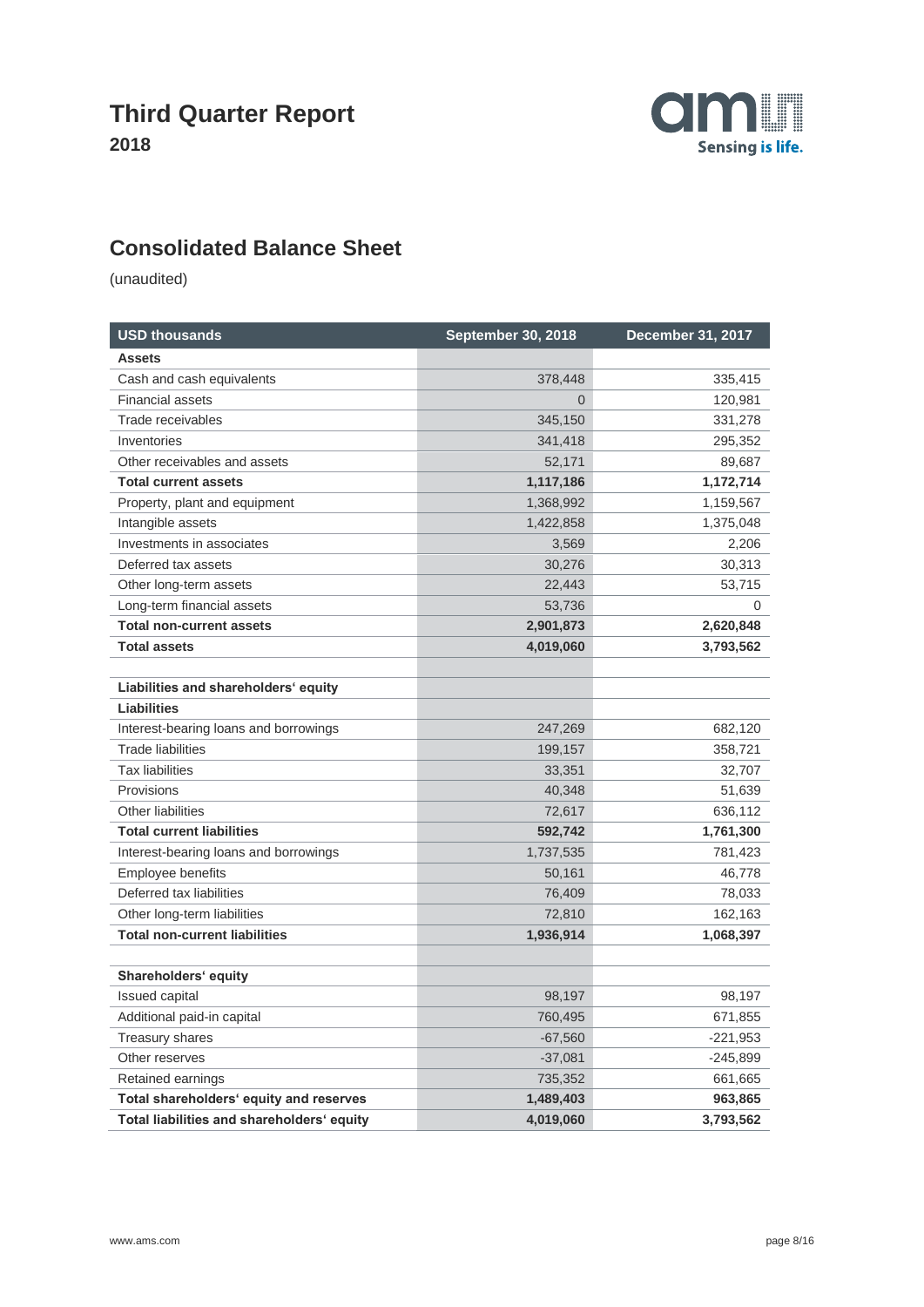

## **Consolidated Statement of Cash Flows**

| <b>USD thousands</b>                                                         | Q3 2018        | 9 months 2018 |            | Q3 2017 9 months 2017 |
|------------------------------------------------------------------------------|----------------|---------------|------------|-----------------------|
| <b>Operating activities</b>                                                  |                |               |            |                       |
| Result before tax                                                            | 72,054         | 114,572       | 18,411     | $-18,475$             |
| Depreciation (net of government grants)                                      | 62,482         | 177,950       | 43,738     | 118,631               |
| Expense from stock option plan                                               | 3,726          | 14,911        | 6,934      | 15,861                |
| Changes in other long-term liabilities                                       | 329            | $-950$        | $-4,036$   | $-4,996$              |
| Result from sale of plant and equipment                                      | $-93$          | $-119$        | $-7$       | 6                     |
| Result from sale of investments                                              | $-66$          | $-66$         | 0          | $\mathbf 0$           |
| Result from investments in associates                                        | 205            | 451           | 26         | 60                    |
| Net financing cost                                                           | $-34,704$      | $-108,565$    | $-6,141$   | $-10,313$             |
| Change in inventories                                                        | $-6,720$       | $-41,629$     | $-82,943$  | $-119,626$            |
| Change in trade and other receivables                                        | $-52,436$      | $-13,434$     | $-100,020$ | $-93,996$             |
| Change in trade and other payables                                           | 34,021         | $-49,636$     | 87,552     | 84,740                |
| Change in provisions and employee benefits                                   | 11,302         | $-7,724$      | $-196$     | -4,876                |
| Change in deferred income                                                    | $-1,448$       | $-6,273$      | 2,644      | 2,910                 |
| Tax payments                                                                 | $-2,743$       | $-11,803$     | $-3,601$   | $-15,704$             |
| Cash flows from operating activities                                         | 85,910         | 67,685        | $-37,639$  | $-45,778$             |
| <b>Investing activities</b>                                                  |                |               |            |                       |
| Acquisition of intangibles, property, plant and<br>equipment                 | $-106,363$     | $-431,870$    | $-168,308$ | $-437,850$            |
| Acquisition of subsidiaries net of cash acquired                             | 96             | $-28,851$     | $-55,081$  | 41,682                |
| Acquisition of other financial investments                                   | $-992$         | $-3,796$      | 0          | 0                     |
| Proceeds from sale of plant and equipment                                    | 12             | 42            | 0          | 35                    |
| Proceeds from the sale of financial assets                                   | 26,858         | 26,858        | 16,803     | 22,619                |
| Interest received                                                            | 766            | 2,296         | 671        | 2,186                 |
| Cash flows from investing activities                                         | $-79,623$      | $-435,321$    | $-205,914$ | $-371,328$            |
| <b>Financing activities</b>                                                  |                |               |            |                       |
| Proceeds from borrowings                                                     | 189,593        | 248,136       | 266,452    | 683,318               |
| Repayment of debt                                                            | $-3,430$       | $-355,532$    | $-130,507$ | $-175,392$            |
| Repayment of finance lease liabilities                                       | -23            | $-67$         | -46        | -137                  |
| Proceeds from issue of convertible notes                                     | $\overline{0}$ | 711,588       | 346,535    | 346,535               |
| Acquisition of treasury shares                                               | $-50,181$      | $-194,029$    | $-46,649$  | $-85,821$             |
| Sale of treasury shares                                                      | 727            | 13,083        | 1,400      | 18,714                |
| Interest paid                                                                | $-8,388$       | $-15,363$     | -3,691     | $-7,862$              |
| Dividends paid                                                               | 0              | $-32,075$     | 0          | $-29,135$             |
| Cash flows from financing activities                                         | 128,299        | 375,740       | 433,493    | 750,219               |
| Net increase in cash and cash equivalents                                    | 134,585        | 8,104         | 189,940    | 333,114               |
| Effects of changes in foreign exchange rates on<br>cash and cash equivalents | 36             | $-2,265$      | $-10,131$  | $-24,503$             |
| Cash and cash equivalents pledged as security                                | $\overline{0}$ | 37,193        | 0          | $-43,262$             |
| Cash and cash equivalents at begin of period                                 | 243,826        | 335,415       | 294,421    | 208,881               |
| Cash and cash equivalents at end of period                                   | 378,448        | 378,448       | 474,230    | 474,230               |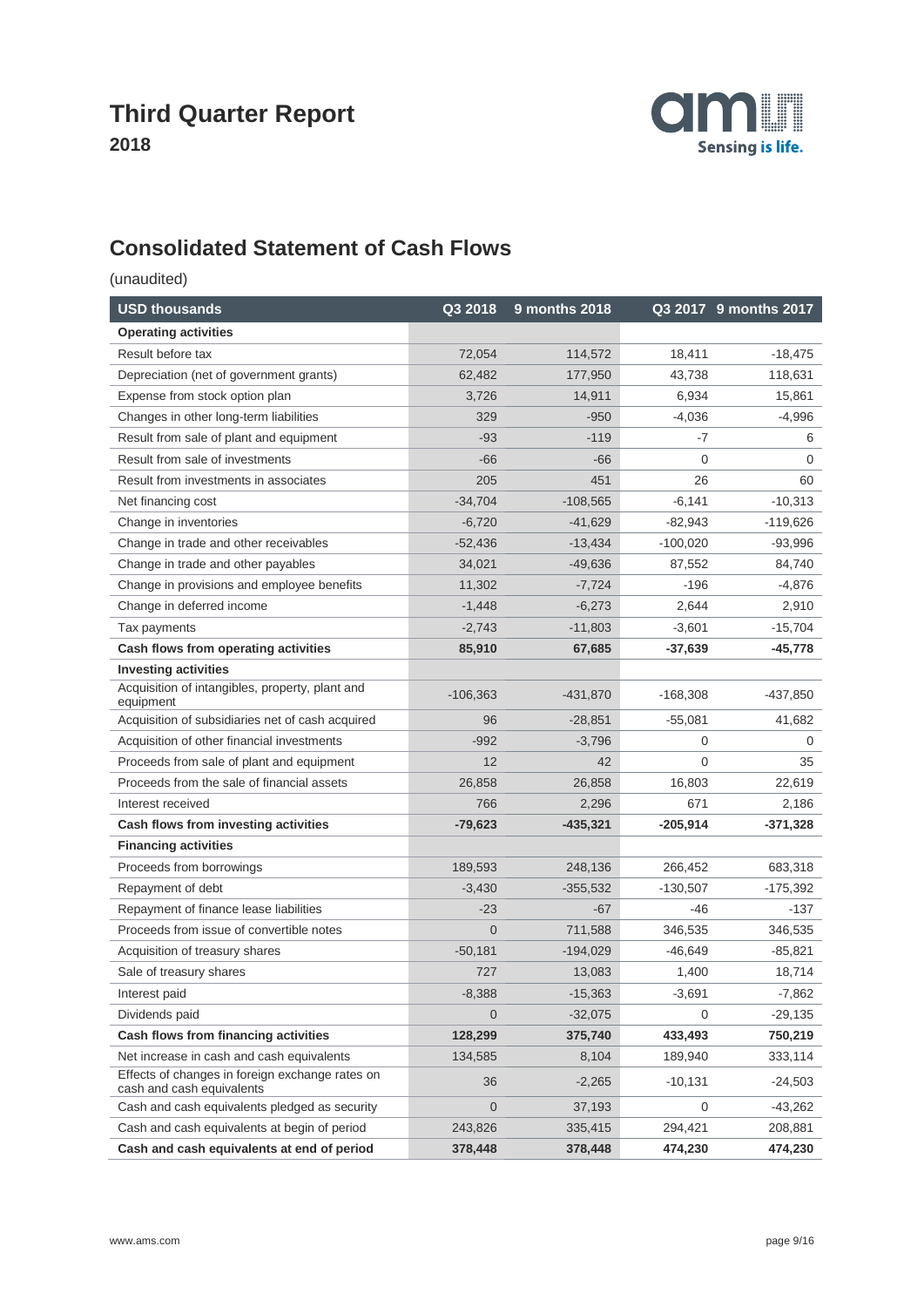

# **Reconciliation from adjusted figures to reported figures**

| <b>USD thousands</b>                        | Q3 2018    | 9 months 2018 | Q3 2017    | 9 months 2017 |
|---------------------------------------------|------------|---------------|------------|---------------|
| Gross profit - adjusted                     | 157,238    | 348,010       | 126,547    | 293,984       |
| Acquisition-related costs                   | $-10,536$  | $-36,664$     | $-13,059$  | $-37,743$     |
| Share-based compensation costs              | $-174$     | $-1,150$      | $-492$     | $-1,079$      |
| Gross profit - reported                     | 146,528    | 310,196       | 112,996    | 255,162       |
| Gross margin in % - adjusted                | 33%        | 30%           | 41%        | 43%           |
| Gross margin in % - reported                | 31%        | 27%           | 37%        | 37%           |
| Operating expenses - adjusted               | $-97,007$  | $-262,755$    | $-86,037$  | $-247,159$    |
| Acquisition-related costs                   | $-8,682$   | $-25,298$     | $-8,248$   | $-22,009$     |
| Share-based compensation costs              | $-3,555$   | $-16,202$     | $-6,442$   | $-14,782$     |
| Operating expenses -<br>reported            | $-109,244$ | $-304,254$    | $-100,726$ | $-283,949$    |
| Result from operations - adjusted           | 60,231     | 85,256        | 40,511     | 46,825        |
| Acquisition-related costs                   | $-19,217$  | $-61,962$     | $-21,307$  | $-59,752$     |
| Share-based compensation costs              | $-3,730$   | $-17,352$     | $-6,934$   | $-15,861$     |
| <b>Result from operations -</b><br>reported | 37,284     | 5,941         | 12,270     | $-28,787$     |
| Operating margin in % - adjusted            | 13%        | 7%            | 13%        | 7%            |
| Operating margin in % – reported            | 8%         | $1\%$         | 4%         | $-4%$         |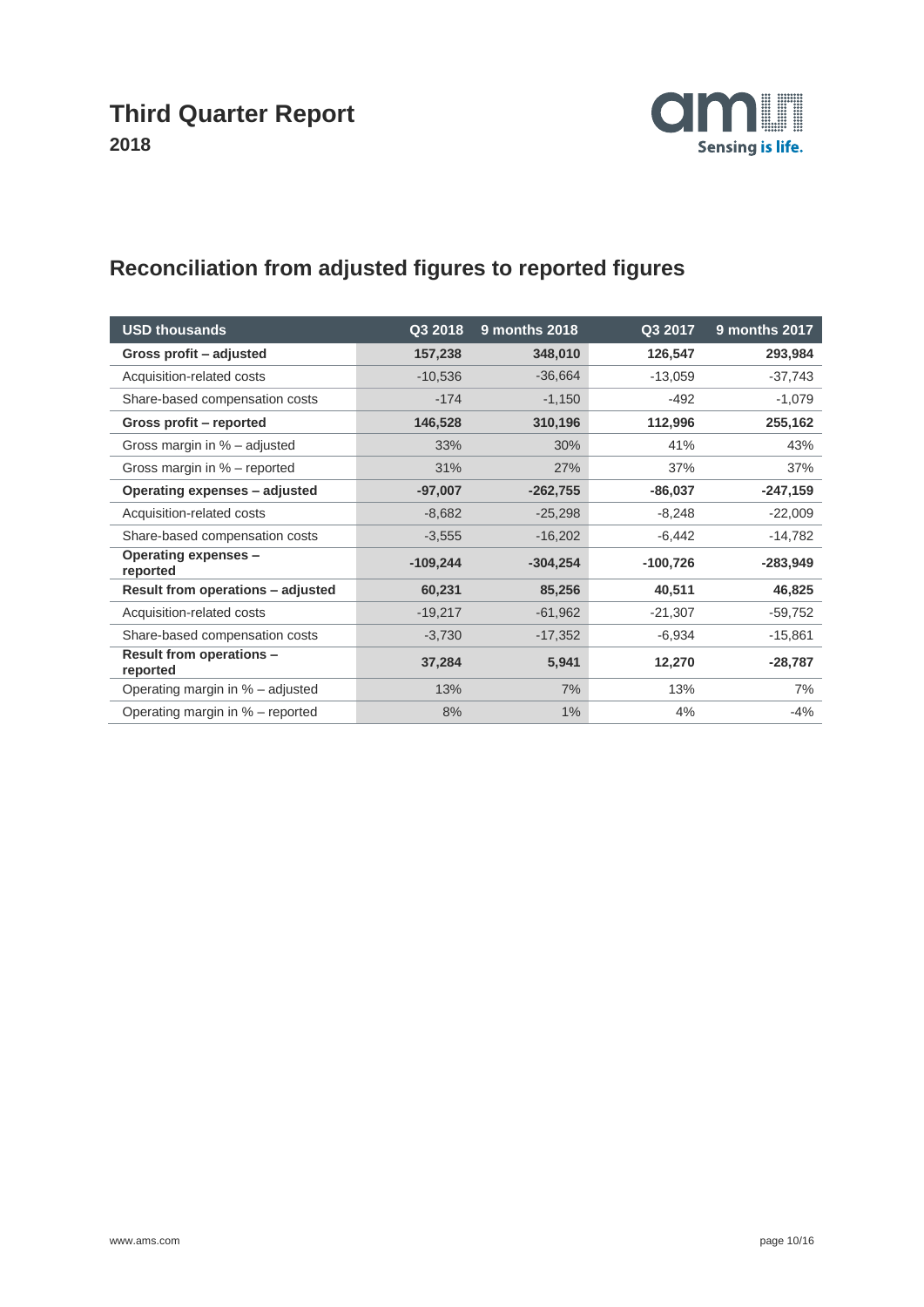

# **Financial statements in EUR**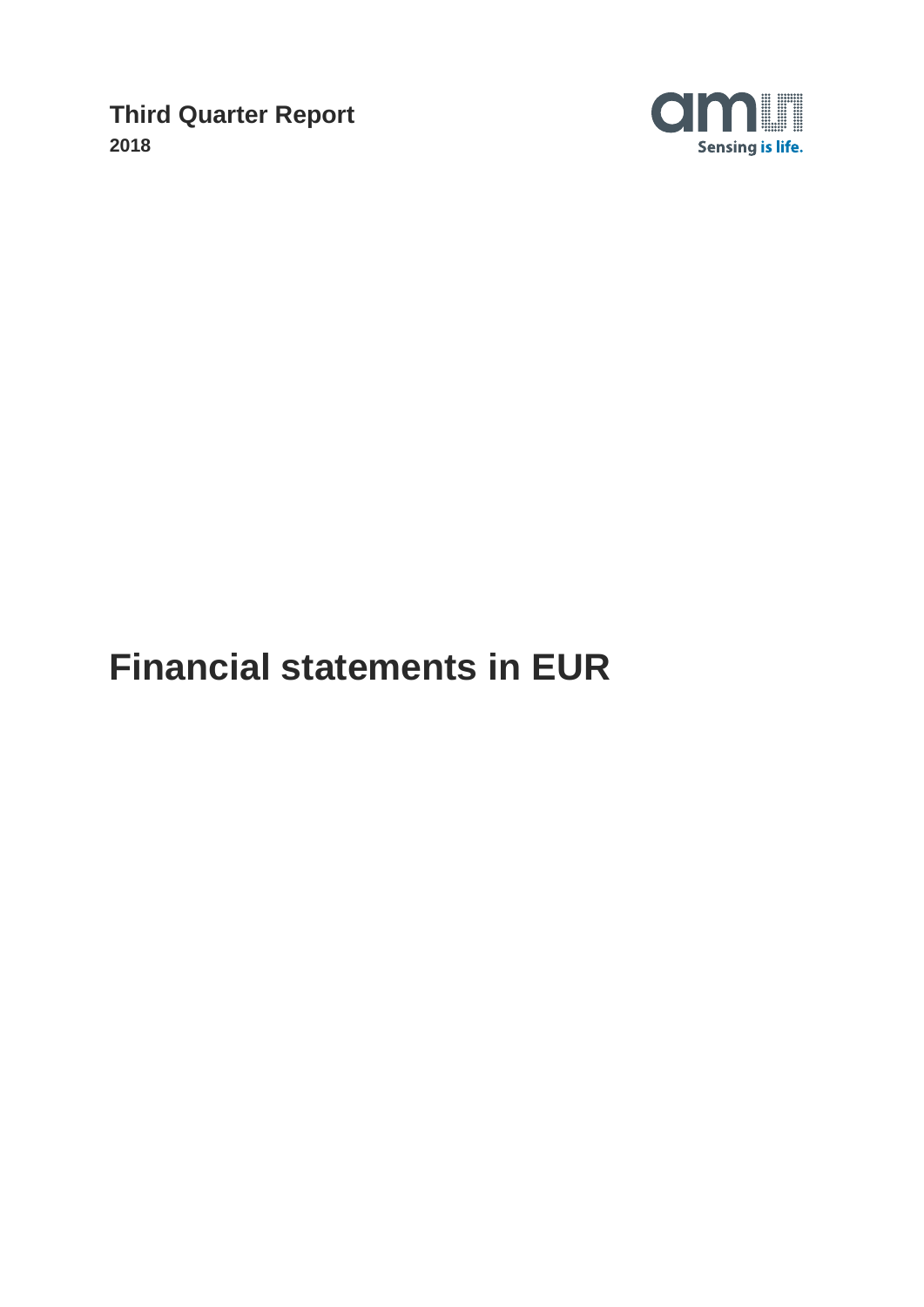

## **Consolidated Income Statement**

(unaudited)

| <b>EUR thousands</b><br>(except earnings per share)       | Q3 2018     | 9 months 2018 | Q3 2017     | <b>9 months 2017</b> |
|-----------------------------------------------------------|-------------|---------------|-------------|----------------------|
| <b>Revenue Products</b>                                   | 400,401     | 963,318       | 250,071     | 553,998              |
| Revenue Foundry & Other                                   | 11,867      | 32,332        | 12,544      | 39,461               |
| <b>Total revenues</b>                                     | 412,268     | 995,650       | 262.615     | 593,459              |
| Cost of sales                                             | $-286,298$  | $-728,975$    | $-165.473$  | $-374,097$           |
| <b>Gross profit</b>                                       | 125,970     | 266,675       | 97.142      | 219,362              |
| Gross margin in %                                         | 31%         | 27%           | 37%         | 37%                  |
| Research and development                                  | $-58,582$   | $-159,654$    | $-54.672$   | $-154,990$           |
| Selling, general and administrative                       | $-36,710$   | $-107,968$    | $-34.367$   | $-98,760$            |
| Other operating income                                    | 1,880       | 7,275         | 2.723       | 10,886               |
| Other operating expense                                   | $-329$      | $-832$        | $-256$      | $-1,194$             |
| <b>Result from Equity Investments</b>                     | $-176$      | $-388$        | $-22$       | $-52$                |
| <b>Result from operations</b>                             | 32,053      | 5,108         | 10.548      | $-24,748$            |
| Net financing result                                      | 29,891      | 93,389        | 5.279       | 8,866                |
| <b>Result before tax</b>                                  | 61,944      | 98,497        | 15.828      | $-15,882$            |
| Income tax result                                         | $-2,797$    | $-6,086$      | 4.374       | 2,050                |
| <b>Net result</b>                                         | 59,147      | 92,411        | 20.201      | $-13,833$            |
| Basic / diluted earnings per share in<br>CHF <sup>1</sup> | 0.82 / 0.79 | 1.33 / 1.25   | 0.28 / 0.27 | $-0.21 / -0.20$      |
| Basic / diluted earnings per share in<br><b>EUR</b>       | 0.72/0.70   | 1.15/1.08     | 0.24/0.23   | $-0.19 / -0.19$      |

<sup>1)</sup> Earnings per share in CHF were converted using the average currency exchange rate for the respective periods.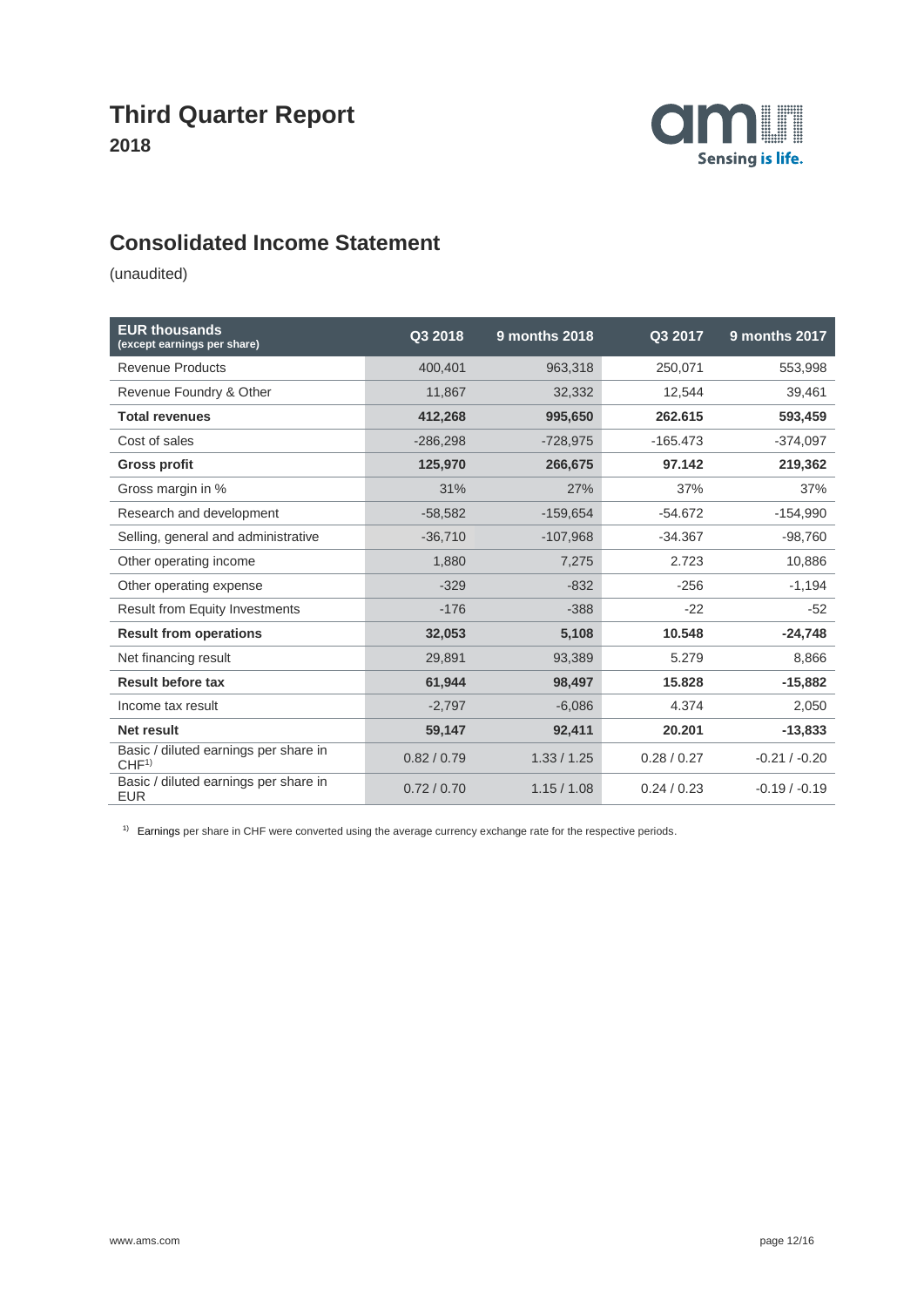

# **Consolidated Balance Sheet**

| <b>EUR thousands</b>                       | <b>September 30, 2018</b> | <b>December 31, 2017</b> |
|--------------------------------------------|---------------------------|--------------------------|
| <b>Assets</b>                              |                           |                          |
| Cash and cash equivalents                  | 325,351                   | 288,356                  |
| <b>Financial assets</b>                    | $\Omega$                  | 104,007                  |
| Trade receivables                          | 296,725                   | 284,799                  |
| Inventories                                | 293,516                   | 253,914                  |
| Other receivables and assets               | 44,851                    | 77,103                   |
| <b>Total current assets</b>                | 960,442                   | 1,008,179                |
| Property, plant and equipment              | 1,176,918                 | 996,876                  |
| Intangible assets                          | 1,223,227                 | 1,182,125                |
| Investments in associates                  | 3,068                     | 1,896                    |
| Deferred tax assets                        | 26,029                    | 26,060                   |
| Other long-term assets                     | 19,294                    | 46,179                   |
| Long-term financial assets                 | 46,196                    | 0                        |
| <b>Total non-current assets</b>            | 2,494,733                 | 2,253,136                |
| <b>Total assets</b>                        | 3,455,175                 | 3,261,315                |
|                                            |                           |                          |
| Liabilities and shareholders' equity       |                           |                          |
| <b>Liabilities</b>                         |                           |                          |
| Interest-bearing loans and borrowings      | 212,577                   | 586,417                  |
| <b>Trade liabilities</b>                   | 171,215                   | 308,392                  |
| <b>Tax liabilities</b>                     | 28,671                    | 28,118                   |
| Provisions                                 | 34,687                    | 44,394                   |
| Other liabilities                          | 62,429                    | 546,864                  |
| <b>Total current liabilities</b>           | 509,579                   | 1,514,185                |
| Interest-bearing loans and borrowings      | 1,493,754                 | 671,787                  |
| Employee benefits                          | 43,123                    | 40,215                   |
| Deferred tax liabilities                   | 65,688                    | 67,085                   |
| Other long-term liabilities                | 62,595                    | 139,411                  |
| <b>Total non-current liabilities</b>       | 1,665,160                 | 918,498                  |
|                                            |                           |                          |
| Shareholders' equity                       |                           |                          |
| Issued capital                             | 84,420                    | 84,420                   |
| Additional paid-in capital                 | 653,796                   | 577,592                  |
| Treasury shares                            | $-58,081$                 | $-190,812$               |
| Other reserves                             | $-31,878$                 | $-211,399$               |
| Retained earnings                          | 632,180                   | 568,831                  |
| Total shareholders' equity and reserves    | 1,280,436                 | 828,632                  |
| Total liabilities and shareholders' equity | 3,455,175                 | 3,261,315                |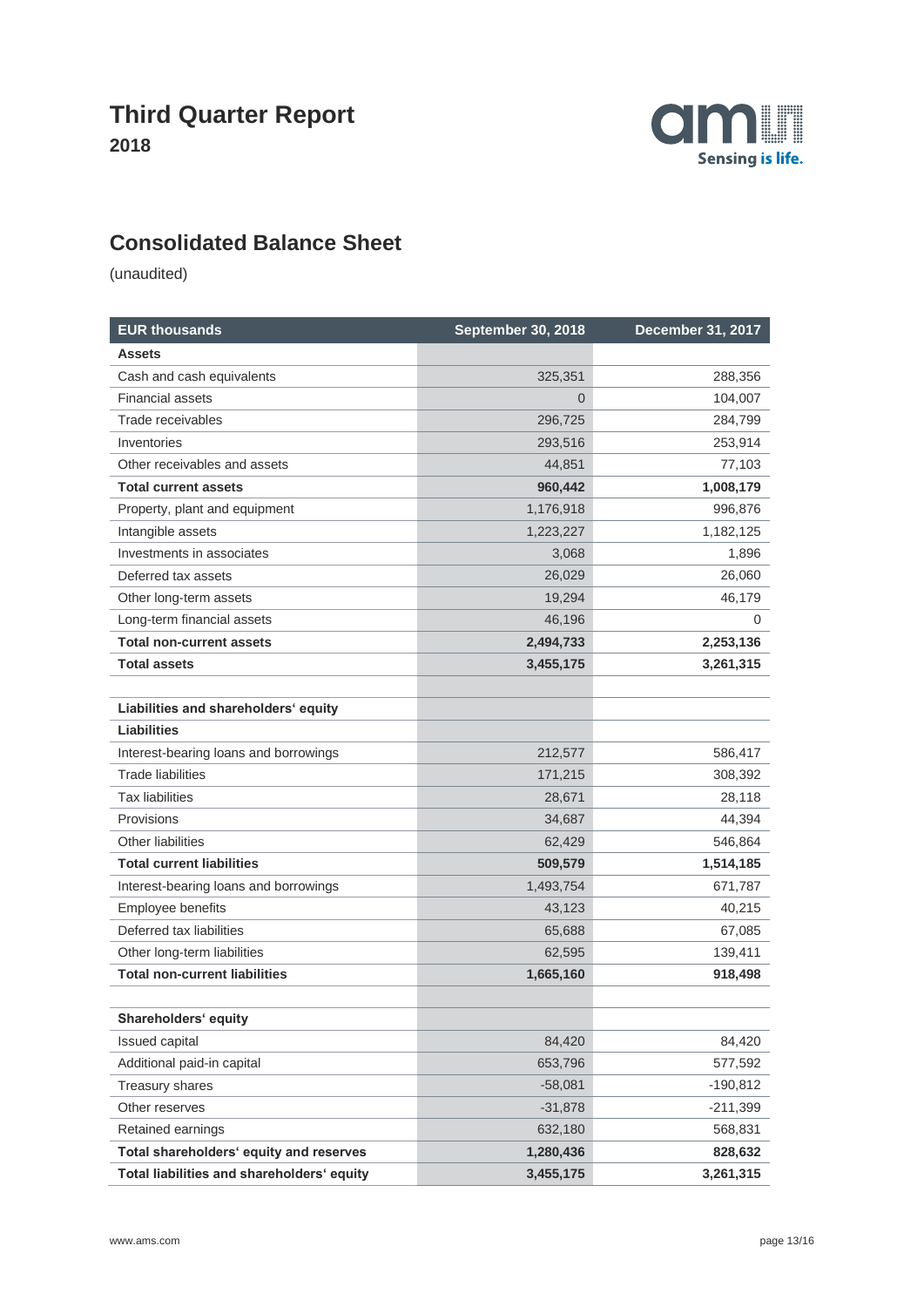

# **Consolidated Statement of Cash Flows**

| <b>EUR thousands</b>                                                         | Q3 2018        | 9 months 2018 |                | Q3 2017 9 months 2017 |
|------------------------------------------------------------------------------|----------------|---------------|----------------|-----------------------|
| <b>Operating activities</b>                                                  |                |               |                |                       |
| Result before tax                                                            | 61,944         | 98,497        | 15,828         | $-15,882$             |
| Depreciation (net of government grants)                                      | 53,715         | 152,983       | 37,602         | 101,987               |
| Expense from stock option plan (acc. to IFRS 2)                              | 3,203          | 12,819        | 5,961          | 13,636                |
| Changes in other long-term liabilities                                       | 283            | $-816$        | $-3,470$       | $-4,295$              |
| Result from sale of plant and equipment                                      | $-80$          | $-103$        | -6             | 5                     |
| Result from sale of investments                                              | $-57$          | $-57$         | 0              | 0                     |
| Result from investments in associates                                        | 176            | 388           | 22             | 52                    |
| Net financing cost                                                           | $-29,835$      | $-93,333$     | $-5,279$       | -8,866                |
| Change in inventories                                                        | $-5,777$       | $-35,789$     | $-71,306$      | $-102,842$            |
| Change in trade and other receivables                                        | $-45,079$      | $-11,549$     | $-85,987$      | $-80,808$             |
| Change in trade and other payables                                           | 29,248         | $-42,672$     | 75,268         | 72,850                |
| Change in provisions and employee benefits                                   | 9,717          | $-6,640$      | $-168$         | $-4,192$              |
| Change in deferred income                                                    | $-1,244$       | $-5,393$      | 2,273          | 2,502                 |
| Tax payments                                                                 | $-2,358$       | $-10,147$     | $-3,096$       | $-13,501$             |
| Cash flows from operating activities                                         | 73,857         | 58,188        | $-32,358$      | $-39,355$             |
| <b>Investing activities</b>                                                  |                |               |                |                       |
| Acquisition of intangibles, property, plant and<br>equipment                 | $-91,440$      | $-371,277$    | $-144,694$     | $-376,418$            |
| Acquisition of subsidiaries net of cash acquired                             | 82             | $-24,803$     | $-47,353$      | 35,834                |
| Acquisition of other financial investments                                   | $-853$         | $-3,264$      | 0              | 0                     |
| Proceeds from sale of plant and equipment                                    | 10             | 36            | $\overline{0}$ | 30                    |
| Proceeds from the sale of financial assets                                   | 23,090         | 23,090        | 14,445         | 19,445                |
| Interest received                                                            | 659            | 1,974         | 577            | 1,880                 |
| Cash flows from investing activities                                         | $-68,452$      | $-374,244$    | -177,024       | $-319,229$            |
| <b>Financing activities</b>                                                  |                |               |                |                       |
| Proceeds from borrowings                                                     | 162,993        | 213,322       | 229,068        | 587,446               |
| Repayment of debt                                                            | $-2,949$       | $-305,650$    | $-112,197$     | $-150,784$            |
| Repayment of finance lease liabilities                                       | $-19$          | $-58$         | $-39$          | $-118$                |
| Proceeds from issue of convertible notes                                     | $\overline{0}$ | 611,750       | 297,915        | 297,915               |
| Acquisition of treasury shares                                               | $-43,140$      | $-166,806$    | $-40,104$      | $-73,780$             |
| Sale of treasury shares                                                      | 625            | 11,247        | 1,204          | 16,088                |
| Interest paid                                                                | $-7,211$       | $-13,208$     | $-3,173$       | -6,759                |
| Dividends paid                                                               | $\overline{0}$ | $-27,575$     | 0              | $-25,047$             |
| Cash flows from financing activities                                         | 110,298        | 323,023       | 372,673        | 644,962               |
| Net increase in cash and cash equivalents                                    | 115,703        | 6,967         | 163,291        | 286,377               |
| Effects of changes in foreign exchange rates on<br>cash and cash equivalents | 31             | $-1,947$      | $-8,710$       | $-21,065$             |
| Cash and cash equivalents pledged as security                                | $\overline{0}$ | 31,975        | 0              | $-37,192$             |
| Cash and cash equivalents at begin of period                                 | 209,617        | 288,356       | 253,113        | 179,575               |
| Cash and cash equivalents at end of period                                   | 325,351        | 325,351       | 407,695        | 407,695               |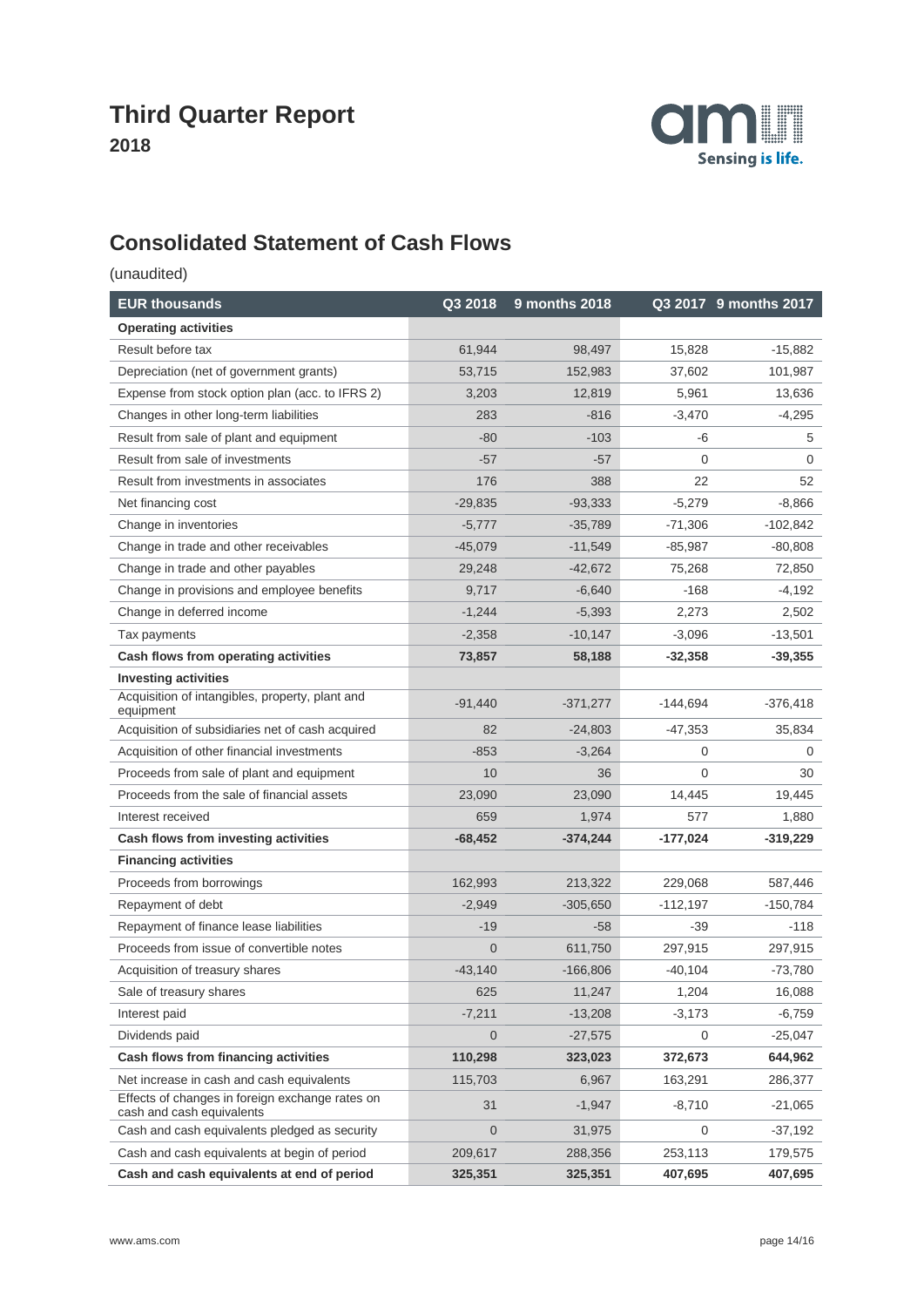

# **Reconciliation from adjusted figures to IFRS reported figures**

| <b>EUR thousands</b>                             | Q3 2018   | 9 months 2018 | Q3 2017   | 9 months 2017 |
|--------------------------------------------------|-----------|---------------|-----------|---------------|
| Gross profit - adjusted                          | 135,177   | 299,183       | 108,793   | 252,738       |
| Acquisition-related costs                        | $-9,057$  | $-31,520$     | $-11,227$ | $-32,448$     |
| Share-based compensation costs                   | $-150$    | $-989$        | $-423$    | $-928$        |
| Gross profit - IFRS reported                     | 125,970   | 266,675       | 97,142    | 219,362       |
| Gross margin in % - adjusted                     | 33%       | 30%           | 41%       | 43%           |
| Gross margin in % - IFRS reported                | 31%       | 27%           | 37%       | 37%           |
| Operating expenses - adjusted                    | $-83,397$ | $-225,889$    | $-73,965$ | $-212,482$    |
| Acquisition-related costs                        | $-7,463$  | $-21,748$     | $-7,091$  | $-18,921$     |
| Share-based compensation costs                   | $-3,056$  | $-13,929$     | $-5,538$  | $-12,708$     |
| Operating expenses -<br><b>IFRS</b> reported     | $-93,917$ | $-261,567$    | $-86,594$ | $-244,111$    |
| Result from operations - adjusted                | 51,780    | 73,294        | 34,827    | 40,256        |
| Acquisition-related costs                        | $-16,521$ | $-53,268$     | $-18,318$ | $-51,368$     |
| Share-based compensation costs                   | $-3,206$  | $-14,918$     | $-5,961$  | $-13,636$     |
| Result from operations -<br><b>IFRS reported</b> | 32,053    | 5,108         | 10,548    | $-24,748$     |
| Operating margin in % – adjusted                 | 13%       | 7%            | 13%       | 7%            |
| Operating margin in % - IFRS<br>reported         | 8%        | $1\%$         | 4%        | $-4%$         |